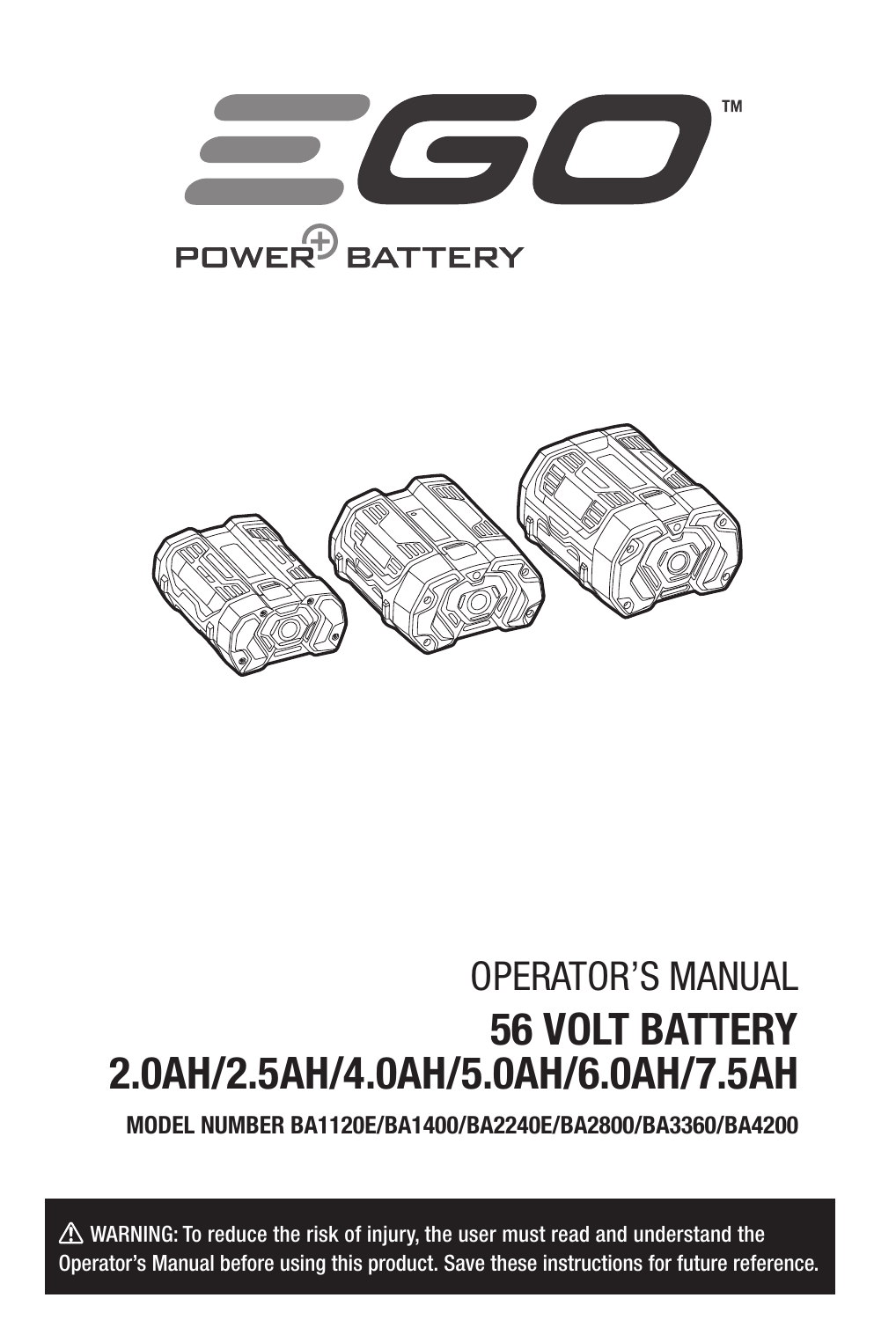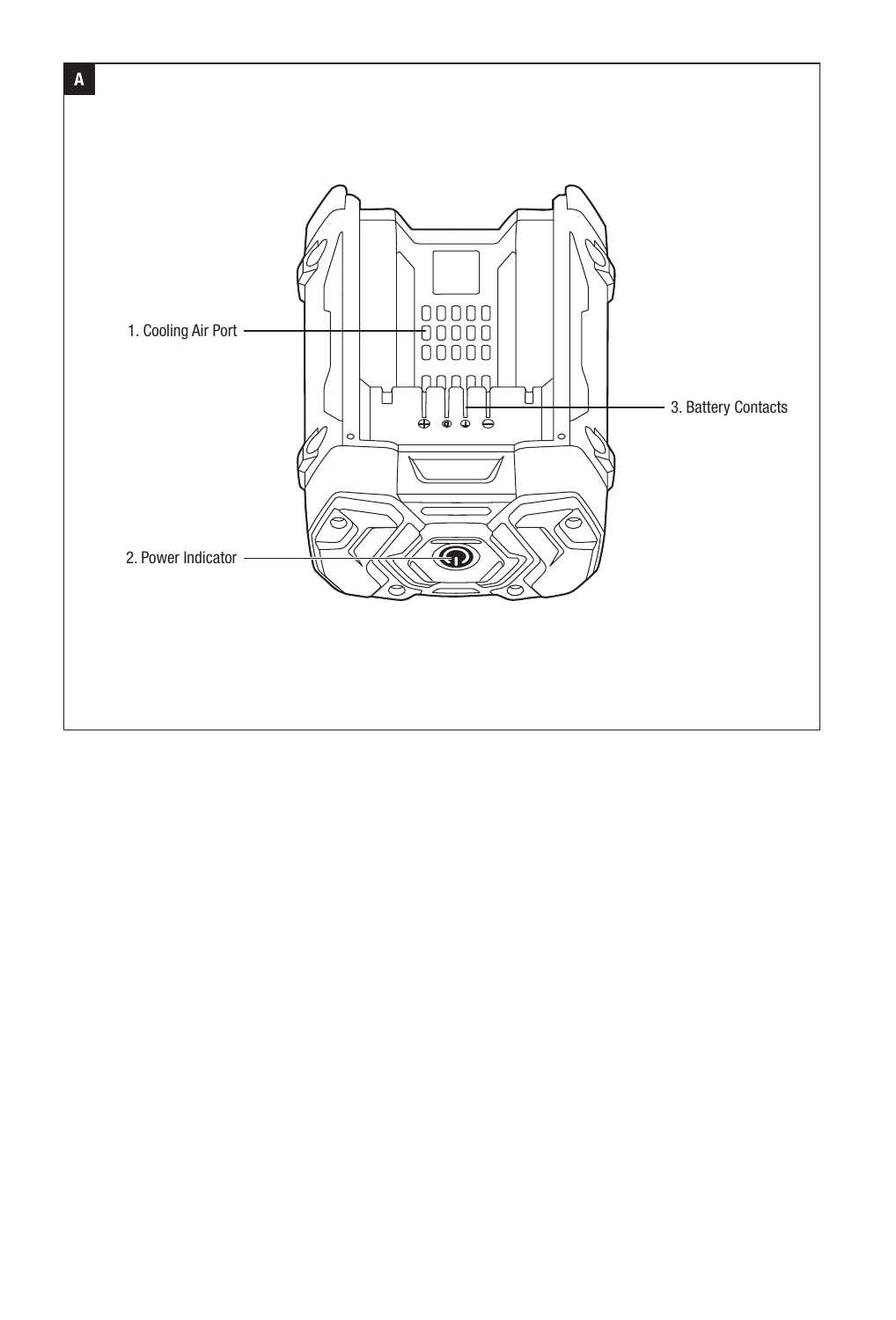

## READ ALL INSTRUCTIONS!



READ & UNDERSTAND INSTRUCTION MANUAL

**A Residual risk!** People with electronic devices, such as pacemakers, should consult their physician(s) before using this product. Operation of electrical equipment in close proximity to a heart pacemaker could cause interference or failure of the pacemaker.

**A WARNING:** To ensure safety and reliability, all repairs should be performed by a qualified service technician.

## SAFETY SYMBOLS

The purpose of safety symbols is to attract your attention to possible dangers. The safety symbols and the explanations with them deserve your careful attention and understanding. The symbol warnings do not, by themselves, eliminate any danger. The instructions and warnings they give are no substitutes for proper accident prevention measures.

**A WARNING:** Be sure to read and understand all safety instructions in this Operator's Manual, including all safety alert symbols such as "DANGER," "WARNING," and "CAUTION" before using this tool. Failure to follow all instructions listed below may result in electric shock, fire, and/or serious personal injury.

**A WARNING:** To ensure safety and reliability, all repairs should be performed by a qualified service technician.



**A** WARNING: The operation of any power tools can result in foreign objects being thrown into your eyes, which can result in severe eye damage. Before beginning power tool operation, always wear safety goggles or safety glasses with side shields and a full face shield when needed. We recommend a Wide Vision Safety Mask for use over eyeglasses or standard safety glasses with side shields.

**A WARNING:** Risk of fire and burns. Do not disassemble, heat above 100 °C, or incinerate. Keep battery out of reach of children and in original package until ready to use. Dispose of used batteries promptly according to local recycling or waste regulations.

## SAFFTY INSTRIICTIONS

This page depicts and describes safety symbols that may appear on this product. Read, understand, and follow all instructions on the machine before attempting to assemble and operate.

|                | <b>Safety Alert</b>              | Precautions that involve your<br>safety.                                                                                                                                                                    |
|----------------|----------------------------------|-------------------------------------------------------------------------------------------------------------------------------------------------------------------------------------------------------------|
|                | Wear Eye<br>Protection           | Always wear safety goggles<br>or safety glasses with side<br>shields and a full face shield<br>when operating this product.                                                                                 |
|                | Read the<br>Operator's<br>Manual | To reduce the risk of<br>injury, user must read and<br>understand operator's manual<br>before using this product.                                                                                           |
| l i-ion        | Recycle<br>Symbols               | Do not dispose of battery<br>packs/batteries into household<br>waste, fire or water. Battery<br>packs/batteries should be<br>collected, recycled or disposed<br>of in an environmental-<br>friendly manner. |
| V              | Volt                             | Voltage                                                                                                                                                                                                     |
| A              | Amperes                          | Current                                                                                                                                                                                                     |
| H <sub>7</sub> | <b>Hertz</b>                     | Frequency<br>(cycles per second)                                                                                                                                                                            |
| W              | Watt                             | Power                                                                                                                                                                                                       |
| min            | <b>Minutes</b>                   | Time                                                                                                                                                                                                        |
|                | Alternating<br>Current           | Type of current                                                                                                                                                                                             |
|                | <b>Direct Current</b>            | Type or a characteristic of<br>current                                                                                                                                                                      |

**A WARNING:** Read and understand all instructions. Failure to follow all instructions may result in electric shock, fire and/or serious personal injury. The term "power tool" in all of warnings listed refers to EGO Power+ battery operated (cordless) Lawn & Garden machines.

#### WORK AREA SAFETY

- Keep the work area clean and well lit. Cluttered or dark areas invite accidents.
- Do not operate power tools in explosive environments, such as in the presence of flammable liquids, gases, or dust. Power tools create sparks, which may ignite the dust or fumes.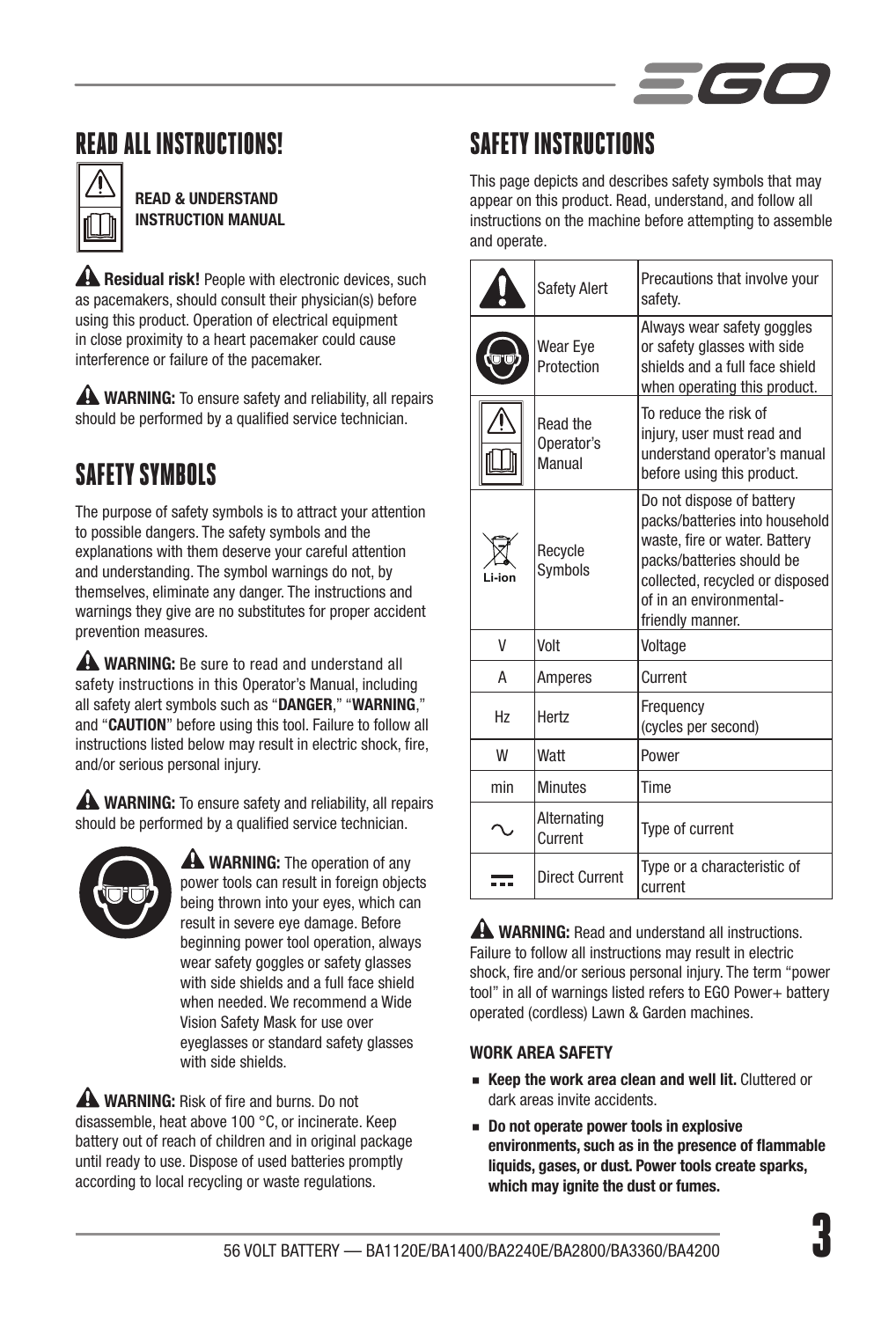#### ELECTRICAL SAFETY

- Do not expose power tools to rain or wet conditions. Water entering a power tool will increase the risk of electric shock.
- Use only with chargers listed below:

| <b>BATTERY PACKS</b>      | <b>CHARGER</b> |
|---------------------------|----------------|
| BA1120E. BA1400. BA2240E. | CH5500E.       |
| BA2800, BA3360, BA4200    | CH2100E        |

#### BATTERY TOOL USE AND CARE

- Recharge only with the chargers specified by the manufacturer. A charger that is suitable for one type of battery pack may create a rise of fire when used with another battery pack.
- Use power tools only with specifically designated battery packs. Use of any other battery packs may create a risk of injury and fire.
- When battery pack is not in use, keep it away from other metal objects like paper clips, coins, keys, nails screws or other small metal objects that can make a connection from one terminal to another. Shorting the battery terminals together may cause burns or a fire.
- Under abusive conditions, liquid may be ejected from the battery; avoid contact. If contact accidentally occurs, flush with water. If liquid contacts eyes, additionally seek medical help. Liquid ejected from the battery may cause irritation or burns.
- Do not dismantle, open or shred secondary cells or batteries.
- Do not expose cells or batteries to heat or fire. Avoid storage in direct sunlight.
- Do not short-circuit a cell or a battery. Do not store cells or batteries haphazardly in a box or drawer where they may short-circuit each other or be short-circuited by other metal objects.
- Do not remove a cell or battery from its original packaging until required for use.
- Do not subject cells or batteries to mechanical shock.
- In the event of a cell leaking, do not allow the liquid to come in contact with the skin or eyes. If contact has been made, wash the affected area with copious amounts of water and seek medical advice.
- Do not use any charger other than that specifically provided for use with the equipment.
- Do not use any cell or battery which is not designed for use with the equipment.
- Do not mix cells of different manufacture, capacity, size or type within a device.
- Keep cells and batteries out of the reach of children.
- Seek medical advice immediately if a cell or a battery has been swallowed.
- Always purchase the correct cell or battery for the equipment.
- Keep cells and batteries clean and dry.
- Wipe the cell or battery terminals with a clean dry cloth if they become dirty.
- Secondary cells and batteries need to be charged before use. Always use the correct charger and refer to the manufacturer's instructions or equipment manual for proper charging instructions.
- Do not leave a battery on prolonged charge when not in use.
- After extended periods of storage, it may be necessary to charge and discharge the cells or batteries several times to obtain maximum performance.
- Secondary cells and batteries give their best performance when they are operated at normal room temperature (20 °C  $\pm$  5 °C).
- Retain the original product literature for future reference.
- Use only the cell or battery in the application for which it was intended.
- When possible, remove the battery from the equipment when not in use.
- Dispose of properly.

#### **SERVICE**

■ Follow instructions in the Maintenance section of this manual. Use of unauthorized parts or failure to follow Maintenance instructions may create a risk of shock or injury.

#### SPECIFIC SAFFTY RULES

- ◾ Know your power tool. Read the operator's manual carefully. Learn the applications and limitations, as well as the specific potential hazards related to the tool. Following this rule will reduce the risk of electric shock, fire, or serious injury.
- Battery tools do not have to be plugged into an electrical outlet; therefore, they are always in operating condition. Be aware of possible hazards when not using your battery tool. Always remove the battery before changing accessories. Following this rule will reduce the risk of electric shock, fire or serious personal injury.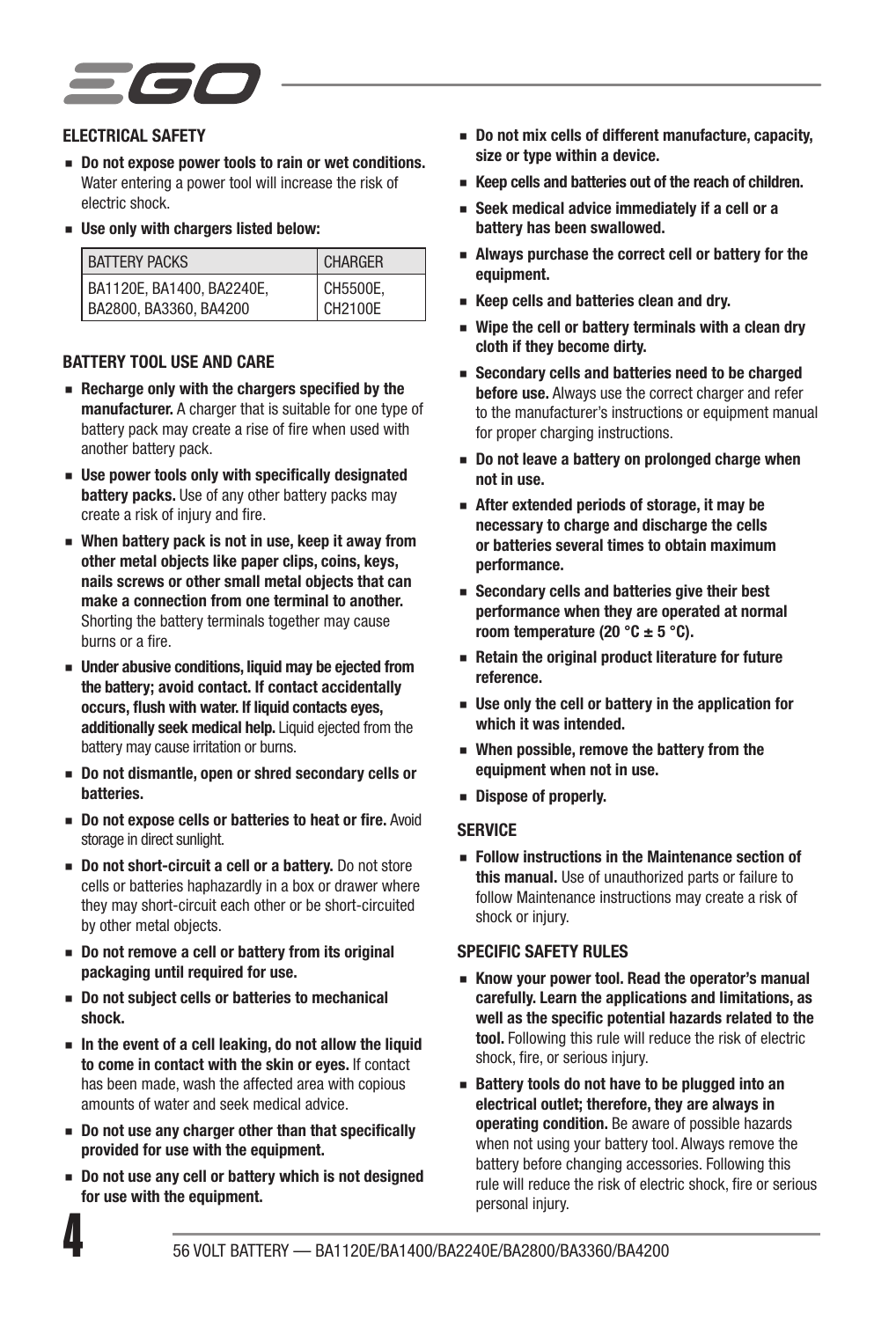

- Do not place the battery tools or battery pack near fire or heat. This will reduce the risk of explosion and possibly injury.
- Do not dispose of the batteries in a fire. The cells may explode. Check with local codes for possible special disposal instructions.
- Do not open or mutilate the battery. Released electrolyte is corrosive and may cause damage to the eyes or skin. It may be toxic if swallowed.
- Do not crush, drop or damage the battery pack. Do not use a battery pack or charger that has been dropped or received a sharp blow. A damaged battery is subject to explosion. Properly dispose of a dropped or damaged battery immediately.
- Batteries vent hydrogen gas and can explode in the presence of a source of ignition, such as a pilot light. To reduce the risk of serious personal injury, never use any cordless product in the presence of open flame. An exploded battery can propel debris and chemicals. If exposed, flush with water immediately.
- Do not charge the battery in a damp or wet location. Following this rule will reduce the risk of electric shock.
- For best results, your battery should be charged in a location where the temperature is greater than 0° C and less than 40° C. Do not store it outside or in vehicles.
- Under extreme usage or temperature conditions, battery leakage may occur. If liquid comes in contact with your skin, wash immediately with soap and water. then neutralize with lemon juice or vinegar. If liquid gets in your eyes, flush them with clean water for at least 10 minutes, and then seek immediate medical attention. Following this rule will reduce the risk of serious personal injury.
- Do not let gasoline, oils, petroleum-based products, etc. come in contact with plastic parts. These substances contain chemicals that can damage, weaken or destroy plastic.
- Have your battery pack serviced by a qualified repairperson using only identical replacement parts. This will ensure that the safety of the battery pack is maintained.

Save these instructions. Refer to them frequently and use them to instruct others who may use this tool. If you lend someone this tool, lend them these instructions also to prevent misuse of the product and possible injury.

#### SAVE THESE INSTRUCTIONS!

### **SPECIFICATIONS**

| Battery                         | <b>BA1120F:</b><br>BA1400:<br>BA2240E:<br>BA2800:<br>BA3360:<br>BA4200: | 56V 2.0Ah Lithium-ion<br>56V 2.5Ah Lithium-ion<br>56V 4.0Ah Lithium-ion<br>56V 5.0Ah Lithium-ion<br>56V 6.0Ah Lithium-ion<br>56V 7.5Ah Lithium-ion |
|---------------------------------|-------------------------------------------------------------------------|----------------------------------------------------------------------------------------------------------------------------------------------------|
| Optimum Charging<br>Temperature | $0^\circ$ C-40 $^\circ$ C                                               |                                                                                                                                                    |
| <b>Battery weight</b>           | BA1120E:<br>BA1400:<br>BA2240E:<br>BA2800:<br>BA3360:<br>BA4200:        | 1.3 <sub>kq</sub><br>1.3 Kg<br>2.2 Kg<br>2.2 Kg<br>2.9 Kg<br>2.9 Kg                                                                                |

## *DESCRIPTION*

#### KNOW YOUR LITHIUM-ION BATTERY PACK (Fig. A)

- 1. Cooling Air Port
- 2. Power Indicator
- 3. Battery Contacts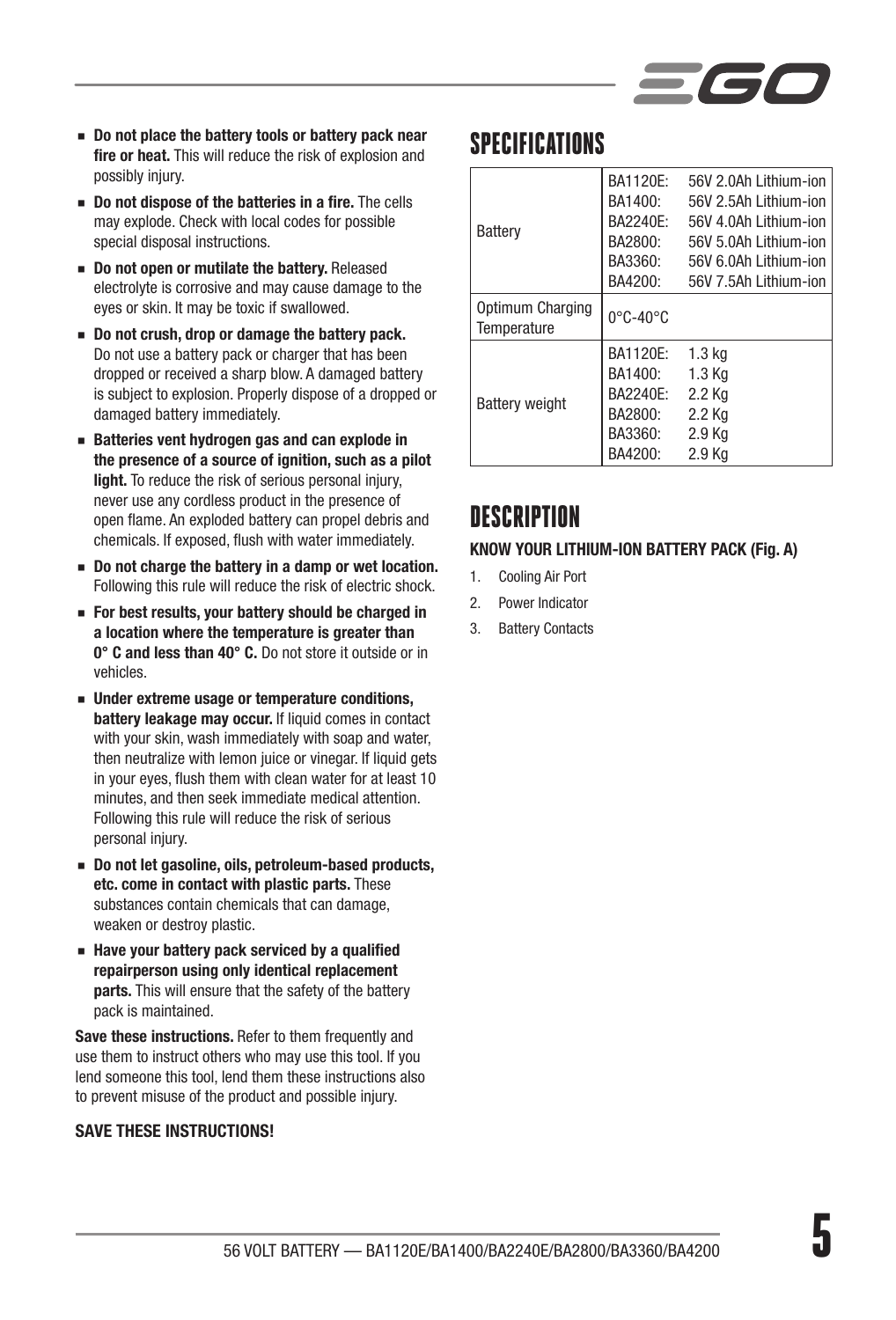# EGC

## **OPERATION**

#### POWER INDICATOR ON BATTERY PACK

This lithium-ion battery pack is equipped with a power indicator, which indicates the charge capacity level of the battery pack. Press the power indicator to display the charge level. The LED indicator will shine for 10 seconds.

- The green light indicates that the battery pack is over 15% of its charge capacity.
- The red light indicates low voltage of the battery pack.
- The blinking red light indicates that the battery pack is nearly depleted and needs to be charged immediately.

#### BATTERY PROTECTION

The battery circuitry protects the battery pack from extreme temperature, over-discharge, and over-charge. To protect the battery from damage and prolong its life, the battery pack circuitry will turn off the battery pack if it becomes overloaded or if the temperature becomes too high during use. This may happen in extremely high torque, binding, and stalling situations. The battery pack will shut down with power indicator flashing orange for 10s when its operating temperature exceeds 70°C, and will begin normal operation when it returns to 67°C.

Notice: A significantly reduced run time after fully charging the battery pack indicates that the batteries are near the end of their usable life and must be replaced.

#### COLD WEATHER OPERATION

This Lithium-Ion battery pack will provide optimal performance in temperatures between 0°C and 40°C. When the battery pack is very cold, it may "pulse" for the first minute of use to warm itself. Put the battery pack on a tool and use the tool in a light application. After about a minute, the battery pack will have warmed itself and will operate normally.

#### WHEN TO CHARGE THE BATTERY PACK

NOTICE: Lithium-Ion battery packs are shipped partially charged. Before using it the first time, fully charge the battery pack.

NOTICE: This battery pack is equipped with an advanced self-maintenance function to extend the battery life. Depending on the battery charge, it will automatically perform a self-discharge operation after one month of storage. After this self-maintenance, the battery pack will enter sleep mode and maintain 30% of its charge capacity. If stored for a month or longer, fully recharge the battery before the next use.

It is not necessary to run down the battery pack charge before recharging. The Lithium-Ion battery can be charged at any time and will not develop a "memory" when charged after only a partial discharge. Use the power indicator to determine when the battery pack needs to be recharged.

#### HOW TO CHARGE THE BATTERY PACK

Follow the instructions in the Operator's Manual for the EGO CH5500E Rapid Charger or CH2100E Charger.

### TO ATTACH AND DETACH THE BATTERY PACK

Follow the instructions in the Operator's Manual for the individual EGO product.

## **MAINTFNANCF**

A WARNING: To avoid serious personal injury, always remove the battery pack from the tool when changing accessories, cleaning or performing any maintenance.

 WARNING: When servicing, use only identical EGO replacement parts. Use of any other parts may create a hazard or cause product damage.

**A WARNING:** It is not recommended to use compressed dry air as a cleaning method for the battery pack. If cleaning with compressed air is the only method to apply, always wear safety goggles or safety glasses with side shields. If the operation is dusty, also wear a dust mask.

#### GENERAL MAINTENANCE

Avoid using solvents when cleaning plastic parts. Most plastics are susceptible to damage from various types of commercial solvents and may be damaged by their use. Use clean clothes to remove dirt, dust, oil, grease, etc.

**A WARNING:** Do not at any time let brake fluids. gasoline, petroleum-based products, penetrating oils, etc. come in contact with plastic parts. Chemicals can damage, weaken or destroy plastic which may result in serious personal injury.

#### **BATTERIES**

The battery pack is equipped with Lithium-Ion rechargeable batteries. The duration of use from each charge will depend on the type of work performed.

The batteries in this tool have been designed to provide maximum trouble-free life. Like all batteries, they will eventually wear out.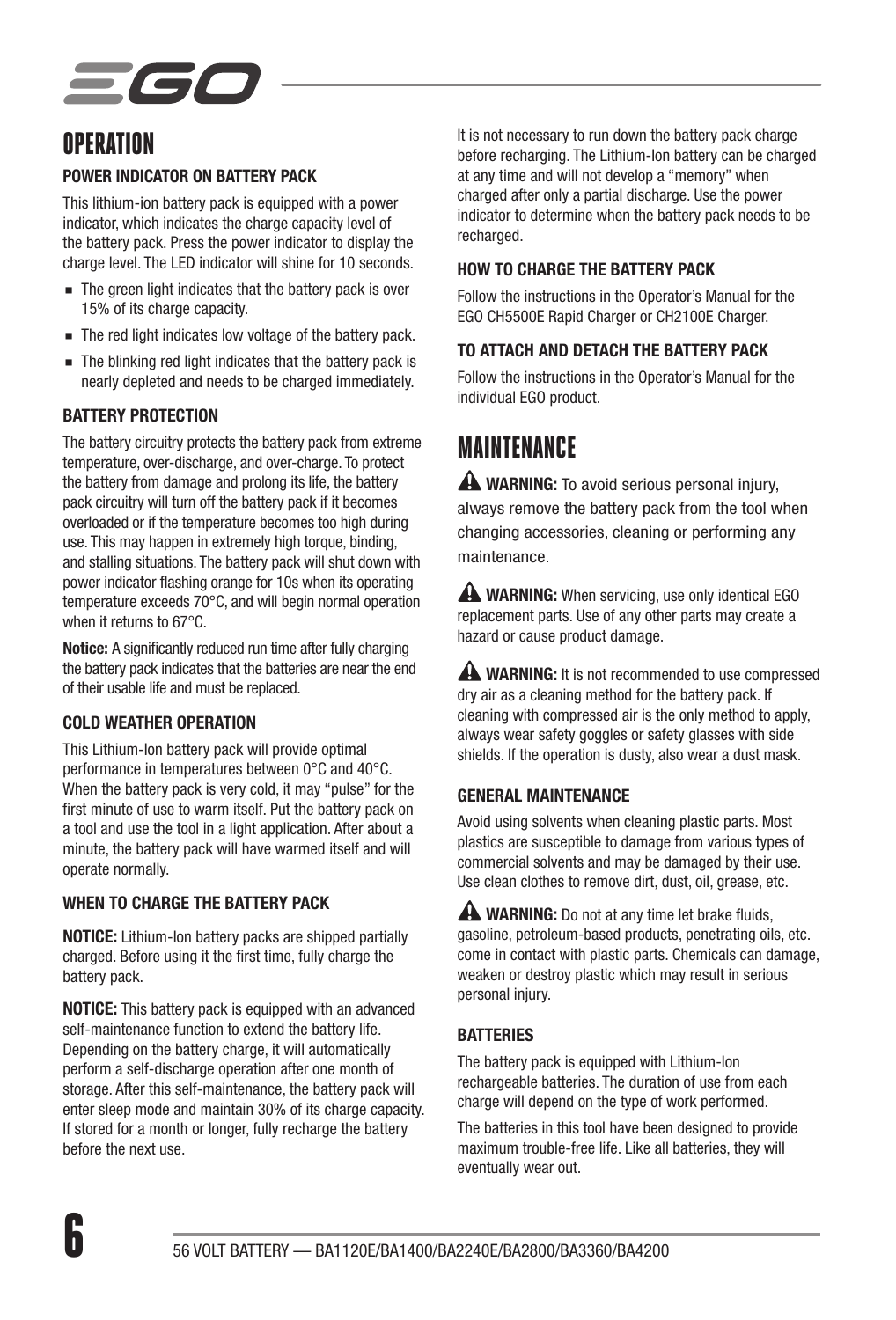

Do not disassemble the battery pack or attempt to replace the batteries. Handling of the batteries, especially when wearing rings and jewelry could result in a serious burn.

To obtain the longest possible battery life, read and understand the operator's manual.

■ It is good practice to unplug the charger and remove the Lithium-Ion battery pack when not in use.

#### For Lithium-Ion battery pack storage longer than 30 days:

Store the Lithium-Ion battery pack where the temperature is below 26°C and free of moisture.

- Store Lithium-Ion battery packs in a 30%-50% charged condition.
- Every six months of storage, fully charge the Lithium-Ion battery pack.
- Exterior may be cleaned with a cloth or soft nonmetallic brush.

NOTICE: This battery pack has equipped with an advanced self-maintenance function. It can maintain 30% of its charge capacity automatically after it is stored over one month.

#### BATTERY PACK REMOVAL AND PREPARATION FOR **RECYCLING**



Do not dispose of battery charger and batteries/rechargeable batteries into household waste!

**Li-ion** no longer usable, defective or used battery Electrical and electronic equipment that is packs/batteries, must be collected separately and disposed of in an environmentally correct manner.

> Consult your local waste authority for information regarding available recycling and/ or disposal options.

**WARNING:** Upon removal of the battery pack for disposal or recycling, cover the battery pack's terminals with heavy-duty adhesive tape. Do not attempt to destroy or disassemble the battery pack or remove any of its components. Lithium-Ion batteries must be recycled or disposed of properly. Also, never touch the terminals with metal objects and/or body parts as a short circuit may result. Keep away from children. Failure to comply with these warnings could result in fire and/or serious injury.

| <b>PROBLEM</b>                                                                                      | <b>CAUSE</b>                                                                               | <b>SOLUTION</b>                                                                                                |
|-----------------------------------------------------------------------------------------------------|--------------------------------------------------------------------------------------------|----------------------------------------------------------------------------------------------------------------|
| The battery pack charge is<br>reduced after more than one<br>month of non-use.                      | The battery pack has<br>automatically performed self-<br>maintenance to extend its life.   | Fully recharge the battery pack before use.                                                                    |
| The power indicator flashes<br>orange.                                                              | The battery is too hot.                                                                    | Cool the battery pack until the temperature<br>drops below 67°C.                                               |
| The battery endcap gets warm<br>during storage. Power indicator<br>flashes green every two seconds. | The battery pack is automatically<br>performed self-maintenance to<br>extend battery life. | No action is required; this is normal. Press the<br>power indicator the self-maintenance process<br>will stop. |

## TROUBLESHOOTING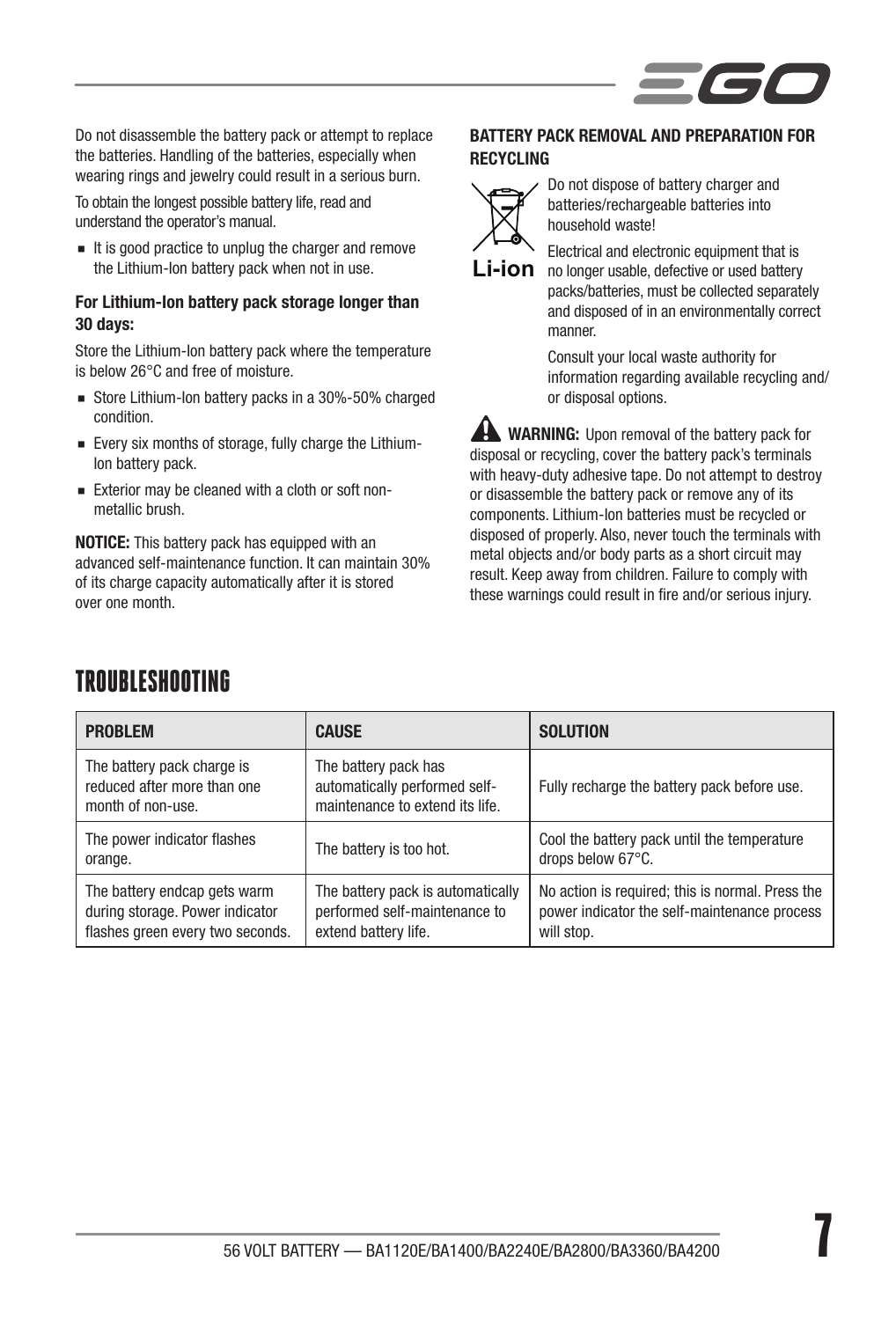## EGC

## WARRANTY

#### EGO WARRANTY POLICY

3 year warranty on EGO Power+ System battery packs and chargers.

Please contact EGO customer service on Australia 1300 000 EGO(1300 000 346), New Zealand 0508 000 EGO (0508 000 346) any time you have questions or warranty claims.

#### SERVICE WARRANTY

FOR THREE YEARS from the date of original retail purchase, the EGO Power+ System Battery Pack and Charger are warranted against defects in material or workmanship. Defective product will receive free repair.

- This warranty applies only to the original purchaser at retail and may not be transferred.
- The warranty period for any EGO product or part used for industrial, professional or commercial purpose is one year.
- This warranty is void if the product has been used for rental purpose.
- This warranty does not cover the damage resulting from modification, alteration or unauthorized repair.
- This warranty only covers defects arising under normal usage and does not cover any malfunction, failure or defect resulting from misuse, abuse (including overloading of the product beyond capacity and exposure to water or rain), accidents, neglect or lack of proper installation, and improper maintenance or storage.
- This warranty does not cover normal deterioration of the exterior finish, including but not limited to scratches dents, paint chips, or to any corrosion or discoloring by heat, abrasive and chemical cleaners.

## HOW TO OBTAIN SERVICE

For warranty service, please contact EGO customer service on Australia 1300 000 EGO(1300 000 346), New Zealand 0508 000 EGO (0508 000 346). When requesting warranty service, you must present the original dated sales receipt. An authorized service center will be selected to repair the product according to the stated warranty terms.

#### ADDITIONAL LIMITATIONS

Chervon Australia Pty Ltd ABN 36 165 077 501("Chervon") warrants to the original domestic purchaser that this product will be free from defects in materials and workmanship for 5 years from date of purchase, and any battery or charger will be free from defects in materials and workmanship for 3 years from date of purchase. To make a claim, return the faulty item together with proof of purchase directly to your closest service agent or to the place of purchase. Any handling and transportation costs (and other expenses incurred in claiming this warranty) are not covered by this warranty and will not be borne by Chervon. The replacement product or part or repaired product will be made available for your collection at an address nominated by Chervon. Where a valid warranty claim is made, Chervon will replace the defective product or repair the fault. Where the product is repaired, Chervon may use refurbished parts. This warranty does not cover normal wear and tear, misuse or abuse. This warranty may also be further limited or voided as specifically detailed in the product Manual. Chervon has no other liability under this warranty.The benefits to you given by this warranty are in addition to other rights and remedies imposed by State and Federal legislation that cannot be excluded. Our goods come with guarantees that cannot be excluded under the Australian Consumer Law. You are entitled to a replacement or refund for a major failure and compensation for any other reasonably foreseeable loss or damage. You are also entitled to have the goods repaired or replaced if the goods fail to be of acceptable quality and the failure does not amount to a major failure. Chervon Australia Pty Ltd, Unit 13, 1488 Ferntree Gully Rd, Knoxfield, VIC. 3180. Phone Number: Australia 1300 000 EGO(1300 000 346), New Zealand 0508 000 EGO (0508 000 346). Email address: support@egopowerplus.com.au.